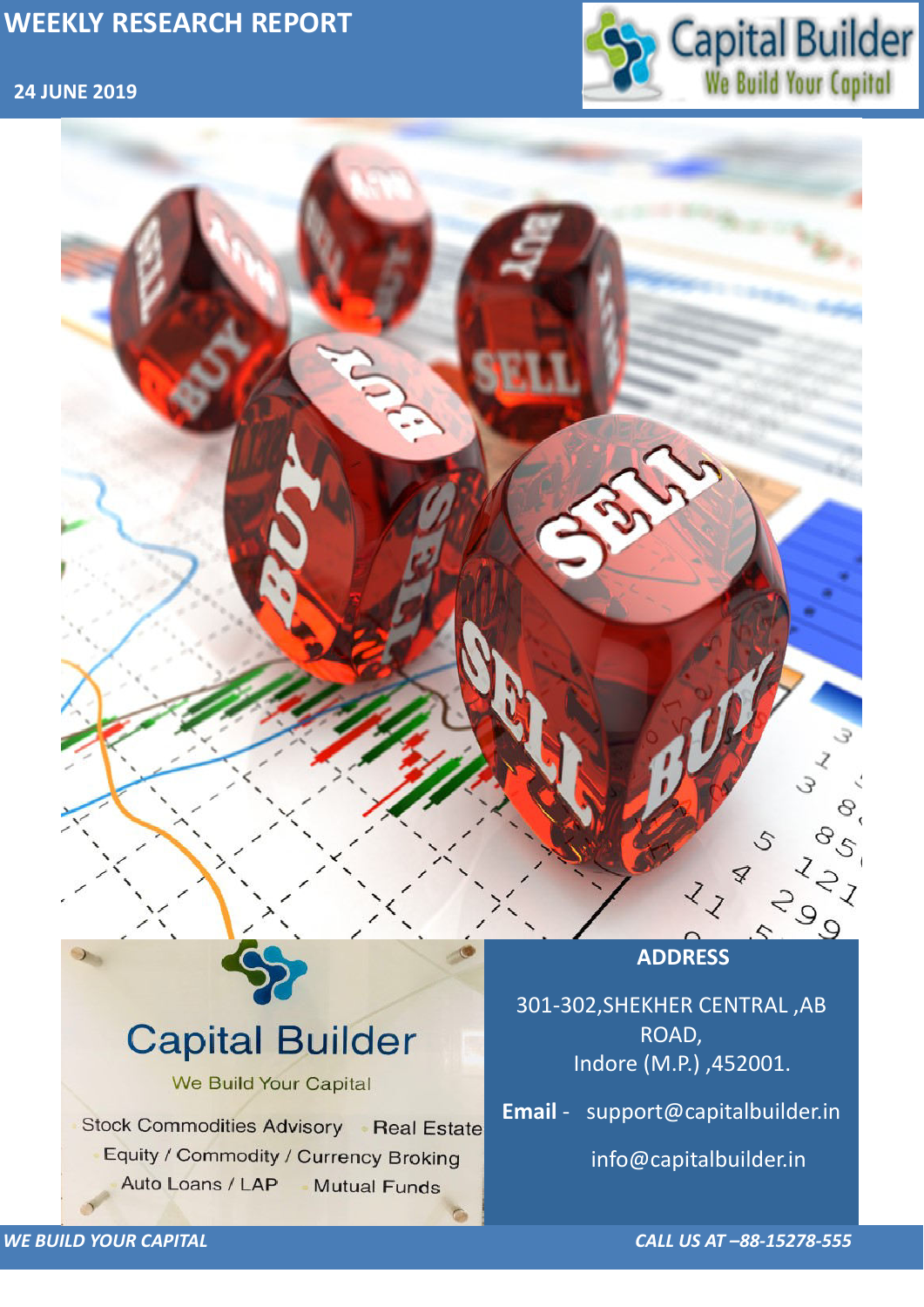## **24 JUNE 2019**



#### *WE BUILD YOUR CAPITAL CALL US AT –88-15278-555*

#### **Top stories this week**

Oil climbs on Iran tensions, stocks edge back from sevenweek highs

Oil futures rallied on fears of disruption to flows in the Middle East, which provides more than a fifth of the world's oil output.

OPEC set to extend production-cut deal despite disagreement among allies

A slowdown in the petrochemicals industry in Europe, warmer-than-average weather in the northern hemisphere and weak US gasoline and diesel demand could lead to lower demand for crude oil, according to the IEA.

Right time to expand GST coverage to all sectors; converge tax slabs: India Inc

The council also decided to allow the use of Aadhaar by businesses to register with GST-Network.

Dovish Fed & ECB - Implications for Emerging Markets currencies

The dovish monetary policy from the Fed and ECB has turned positive in the last rate cut cycle and is expected to have a positive impact on India as well. We can see good inflows from the Foreign Portfolio Investors.

Niti Aayog asks 2-, 3-wheeler makers to present EV conversion plan in 2 weeks

At a meeting of the manufacturers and start-up electric vehicle (EV) makers called by Niti Aayog on June 21, the industry was cautioned that if they do not take steps to address pollution issues, courts will step in.

[Gold](https://www.moneycontrol.com/commodity/gold-price.html#05aug2019) prices were trading higher by Rs 186 at Rs 34,212 per 10 gram in evening trade on June 21, continuing the bullish momentum with prices near a six-year high.

Gold prices touched an intraday high of Rs 34,468 and intraday low of Rs 33,900. For the August series, the precious metal touched a low of Rs 31,390 and a high of Rs 34,468.

The GST Council on June 21 extended the deadline to file annual returns by a month to August 30.

Revenue Secretary Ajay Bhushan Pandey said the one-form

new GST return filing system will be applicable from January 1, 2020.

The Dow Jones Industrial Average dipped 0.13 percent to end at 26,719.13 points, while the S&P 500 lost 0.13 percent to 2,950.46. The Nasdaq Composite dropped 0.24 percent to 8,031.71.

The final tally on D-Street – the S&P BSE Sensex fell by 1.03 percent or 407 points to 39,194 while Nifty50 closed 107 points below at 11,724.

| <b>INDEX</b>                      | <b>CLOSE</b> | <b>P.CLOSE</b> | <b>CHANGES %</b> |  |  |  |
|-----------------------------------|--------------|----------------|------------------|--|--|--|
| <b>SENSEX</b>                     | 39194.49     | 39452.07       | $-0.65%$         |  |  |  |
| <b>NIFTY</b>                      | 11724.1      | 11823.3        | $-0.84%$         |  |  |  |
| <b>MIDCAP</b>                     | 14624.59     | 14720.99       | $-0.65%$         |  |  |  |
| <b>SMLCAP</b>                     | 14084.24     | 14365.93       | $-1.96%$         |  |  |  |
| <b>METAL</b>                      | 10910.6      | 10956.44       | $-0.42%$         |  |  |  |
| <b>OIL&amp;GAS</b>                | 14854.77     | 15047.12       | $-1.28%$         |  |  |  |
| <b>AUTO</b>                       | 17748.36     | 18113.9        | $-2.02%$         |  |  |  |
| <b>TECK</b>                       | 7795.51      | 7807.91        | $-0.16%$         |  |  |  |
| <b>BANKEX</b>                     | 34458.91     | 34352.25       | 0.31%            |  |  |  |
| IT                                | 15923.73     | 15907.67       | 0.10%            |  |  |  |
| <b>FMCG</b>                       | 11309.78     | 11516.21       | $-1.79%$         |  |  |  |
| HC                                | 12687.91     | 12899.08       | $-1.64%$         |  |  |  |
| <b>PSU</b>                        | 7663.58      | 7630.06        | 0.44%            |  |  |  |
| <b>INDEX</b>                      | <b>CLOSE</b> | <b>P.CLOSE</b> | <b>% CHANGE</b>  |  |  |  |
| <b>DOW</b>                        | 26719.1      | 26089.6        | 2.41%            |  |  |  |
| <b>NASDAQ</b>                     | 8,031.71     | 7,796.66       | 3.01%            |  |  |  |
| <b>FTSE</b>                       | 7407.5       | 7345.78        | 0.84%            |  |  |  |
| <b>NIKKEI</b>                     | 21247.5      | 21146.5        | 0.48%            |  |  |  |
| <b>HANGSENG</b>                   | 28508        | 27352          | 4.23%            |  |  |  |
| <b>Top Nifty50 Gainers Weekly</b> |              |                |                  |  |  |  |
| <b>COMPANY</b>                    |              | <b>VALUE</b>   | <b>%CHANGE</b>   |  |  |  |
| <b>ICICI Bank</b>                 |              | 430.80         | $+3.12$          |  |  |  |
| <b>Power Grid Corpo</b>           |              | 199.90         | $+2.72$          |  |  |  |
| <b>Zee Entertainment En</b>       |              | 345.65         | $+2.72$          |  |  |  |
| <b>UltraTech Cement</b>           |              | 4,595.15       | $+2.07$          |  |  |  |

| Bajaj Finserv Ltd.               | 8,392.45<br>$+1.91$ |               |  |  |  |
|----------------------------------|---------------------|---------------|--|--|--|
| <b>Top Nifty50 Losers Weekly</b> |                     |               |  |  |  |
| <b>COMPANY</b>                   | <b>VALUE</b>        | <b>CHANGE</b> |  |  |  |
| <b>UPL</b>                       | 890.10              | $-11.52$      |  |  |  |
| <b>Indiabulls Housing F</b>      | 612.00              | $-8.96$       |  |  |  |
| <b>Adani Ports &amp; Speci</b>   | 402.00              | $-5.72$       |  |  |  |
| Maruti Suzuki India              | 6,417.25            | $-4.89$       |  |  |  |
| <b>Hind. Petrol</b>              | 291.90              | $-4.75$       |  |  |  |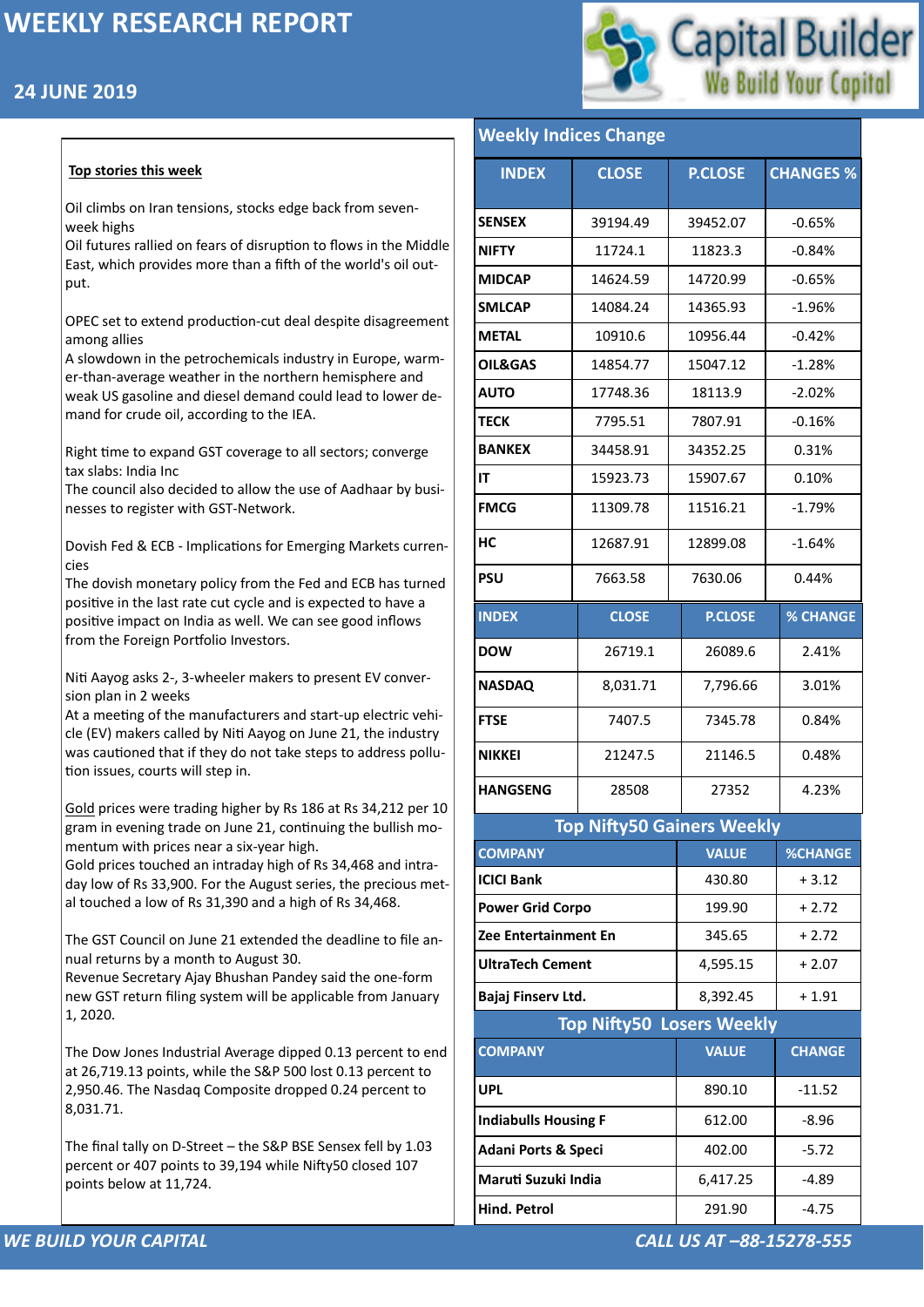#### **24 JUNE 2019**

## **Weekly Indices Recommendati**



|                                                          | <b>NIFTY</b>      | 11671 | 11747 | 11873 | 11949 | 12076 |
|----------------------------------------------------------|-------------------|-------|-------|-------|-------|-------|
|                                                          | <b>BANK NIFTY</b> | 29950 | 30282 | 30841 | 31172 | 31731 |
| <b>WE BUILD YOUR CAPITAL</b><br>CALL US AT -88-15278-555 |                   |       |       |       |       |       |





**STRATEGIES:-** Technically on the daily charts we see minor support on the downside for nifty 50 index lies at 11600 levels, whereas minor resistance on the upside is capped around 11950– 12000 levels. If nifty 50 index breaches minor support on the downside and closes below it we may see fresh break down and index can drag index towards major support on lower side around 11400 and if breaches minor resistance on the upside and closes above it we may see fresh breakout and index can head towards higher levels around 12100

Currently nifty 50 index is trading above 200 days exponential moving average and suggests long term trend is bullish.

**STRATEGIES:-** Technically on the daily charts we see minor support on the downside for Nifty Bank Index lies at 30250 levels, whereas minor resistance on the upside is capped around 31240 levels. If Nifty Bank breaches minor support on the downside and closes below it we may see fresh break down and index can drag index towards major support on lower side around 29450 and if breaches minor resistance on the upside and closes above it we may see fresh breakout and index can head towards higher levels around 31800

Currently Nifty Bank is trading above 200 days exponential moving average and suggests long term trend is bullish.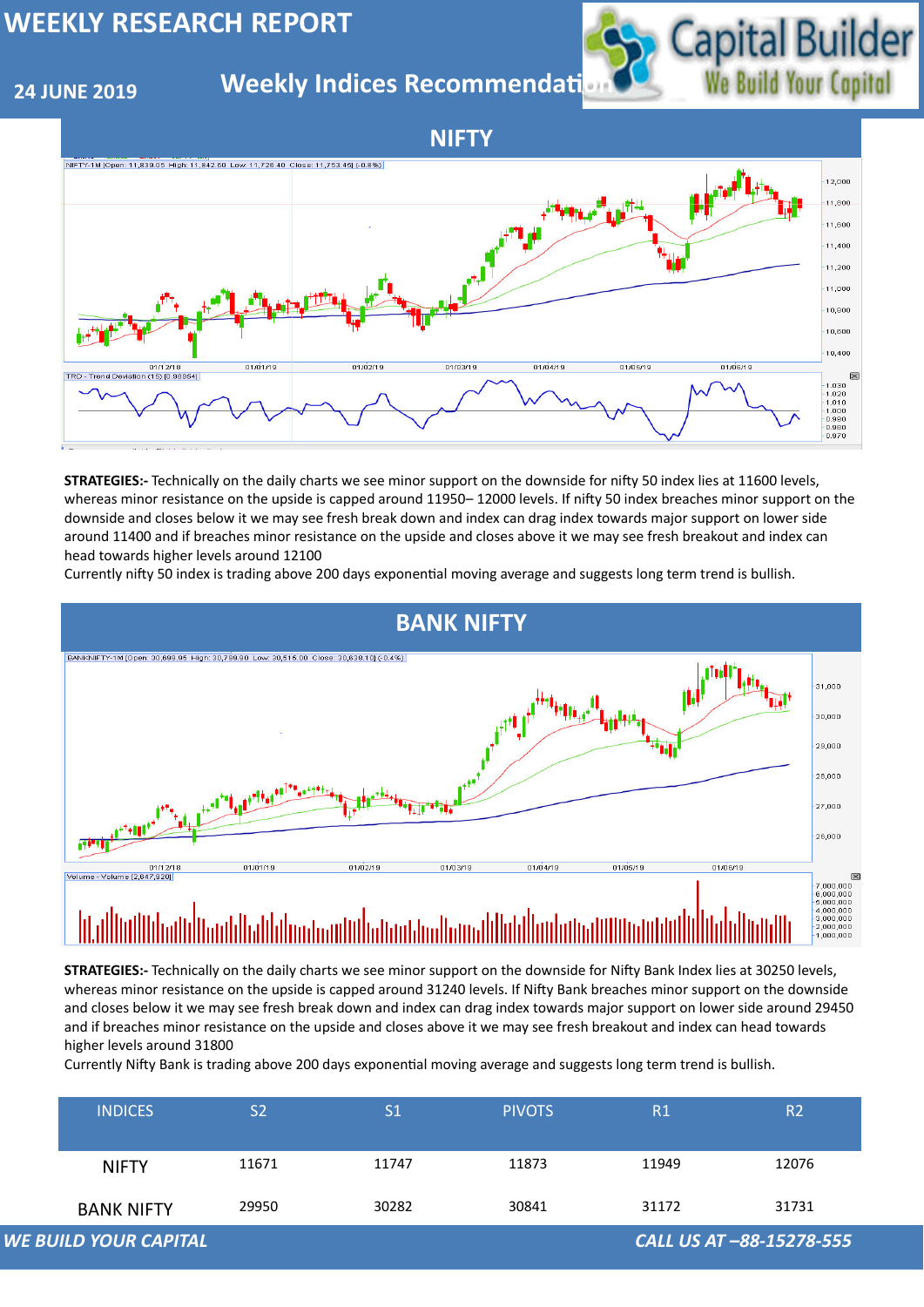

## **24 JUNE 2019**

# **EQUITY CASH & FUTURE**

#### **STOCK RECOMMENDATIONS [FUTURE]**

- **1. RBLBANK**
- **2. SBIN**



#### **BTST CASH BUYING SCRIPT**

#### RBLBANK is looking BULLISH on charts we advise you to BUY ABOVE 616 with a stop loss 598 for the target of 635-660.



| <b>SCRIPT</b>                     | <b>LEVEL</b> | <b>TGT</b> | <b>SL</b>                |  |  |
|-----------------------------------|--------------|------------|--------------------------|--|--|
| <b>OBEROIRLTY</b>                 | 560          | 580-600    | 540                      |  |  |
| <b>BTST FUTURES BUYING SCRIPT</b> |              |            |                          |  |  |
| <b>SCRIPT</b>                     | <b>LEVEL</b> | <b>TGT</b> | <b>SL</b>                |  |  |
| <b>NTPC</b>                       | 135.30       | 140        | 133                      |  |  |
| <b>WE BUILD YOUR CAPITAL</b>      |              |            | CALL US AT -88-15278-555 |  |  |

SBIN is looking BULLISH on charts. We advice you to BUY ABOVE 350 with a stop loss of 335 for the target of 365-380.